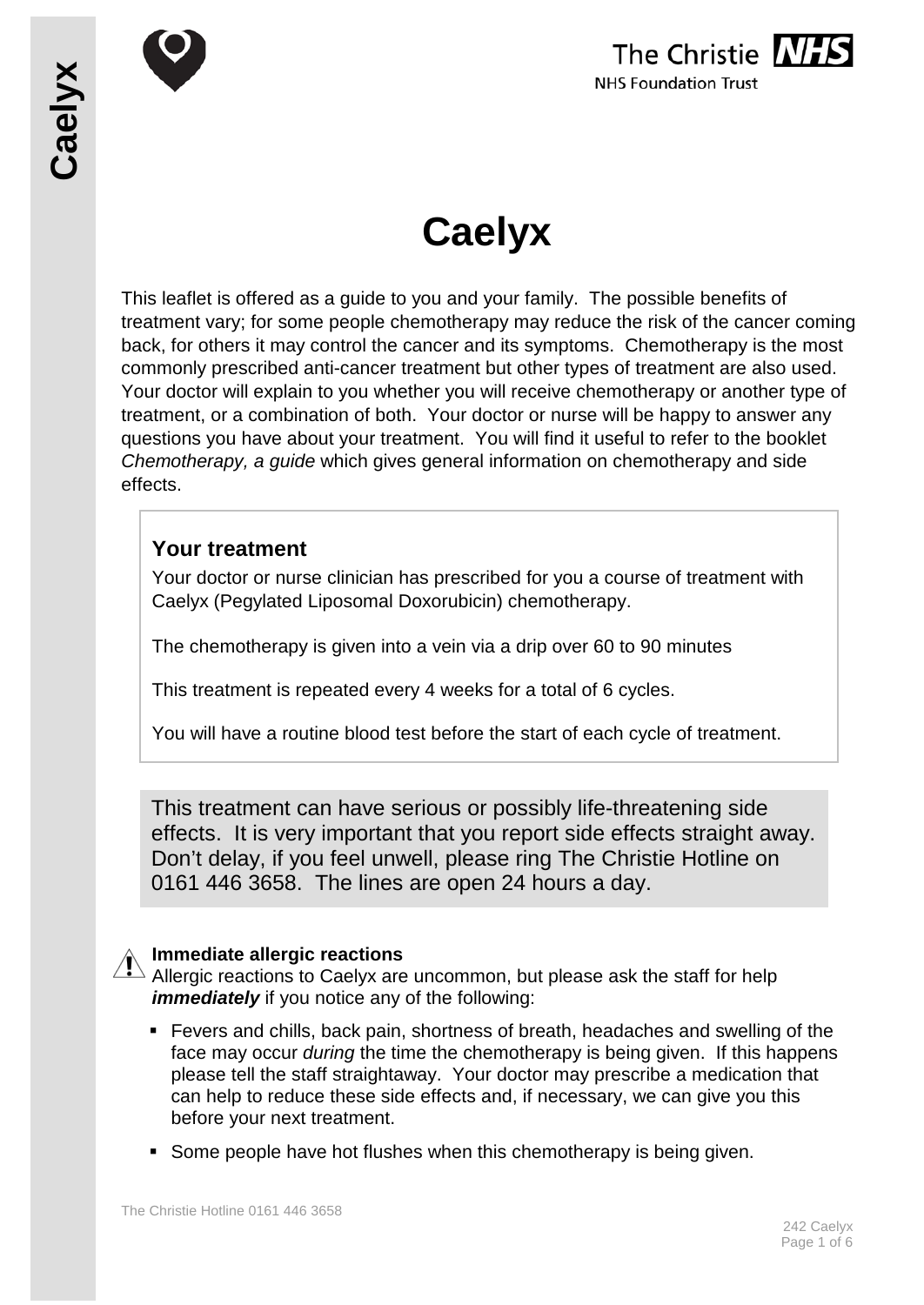# **Possible side effects**

Chemotherapy can cause many different side effects. Some are more likely to occur than others. Everyone is different and not everyone gets all the side effects. Most side effects are usually temporary, but in some rare cases they can be life-threatening. It is important to tell your hospital doctor or nurse about any side effects so they can be monitored and, where possible, treated.

#### **Common side effects (more than 1 in 10)**

#### **Increased risk of serious infection:**

You are vulnerable to infection while you are having chemotherapy. Minor infections can become life-threatening in a matter of hours if left untreated. Symptoms of infection include fever, shivering, sweats, sore throat, diarrhoea, discomfort when you pass urine, cough or breathlessness. We recommend that you use a digital thermometer so you can check your temperature. You can buy one from your local chemist.

#### **If you feel unwell, you have symptoms of an infection or your temperature is 37.5ºC or above or below 36ºC contact The Christie Hotline straight away**.

#### • **Anaemia (low number of red blood cells)**

While having this treatment you may become anaemic. This may make you feel tired and breathless. Let your doctor or nurse know if these symptoms are a problem. You may need a blood transfusion.

#### • **Skin changes**

This is one of the most common side effects of Caelyx. Your skin may **darken** because of an excess production of pigment. This usually returns to normal a few months after the treatment has finished. Occasionally your skin may become **dry**, **flake and crack**. Again, this is temporary and improves when the treatment is finished. Asian and African-Caribbean people may develop noticeable light patches on their skin. You may also develop **red and sore skin on the palms of your hands and soles of your feet.** Occasionally other areas such as under the breasts or the groin can be affected. Rarely, the skin may blister and make it difficult for you to walk or use your hands.

You can help to prevent this by keeping your hands and feet cool and if possible, uncovered. Wearing loose-fitting cotton socks and clothing can also help. This is very important for the 4-7 days after your treatment with Caelyx. During this time, try to rest and take it easy. It is advisable not to go on long walks, exercise or do housework on these particular days. Also, it is sensible to avoid very hot drinks and only use warm water for bathing/showering. We can prescribe tablets and creams to help you. Your doctor may need to change the interval between doses or reduce the dose to help if you do develop a reaction.

Caelyx can also make your skin more **sensitive to the sun** than usual. Sit in the shade, try to avoid direct sunlight and use a high factor sunblock.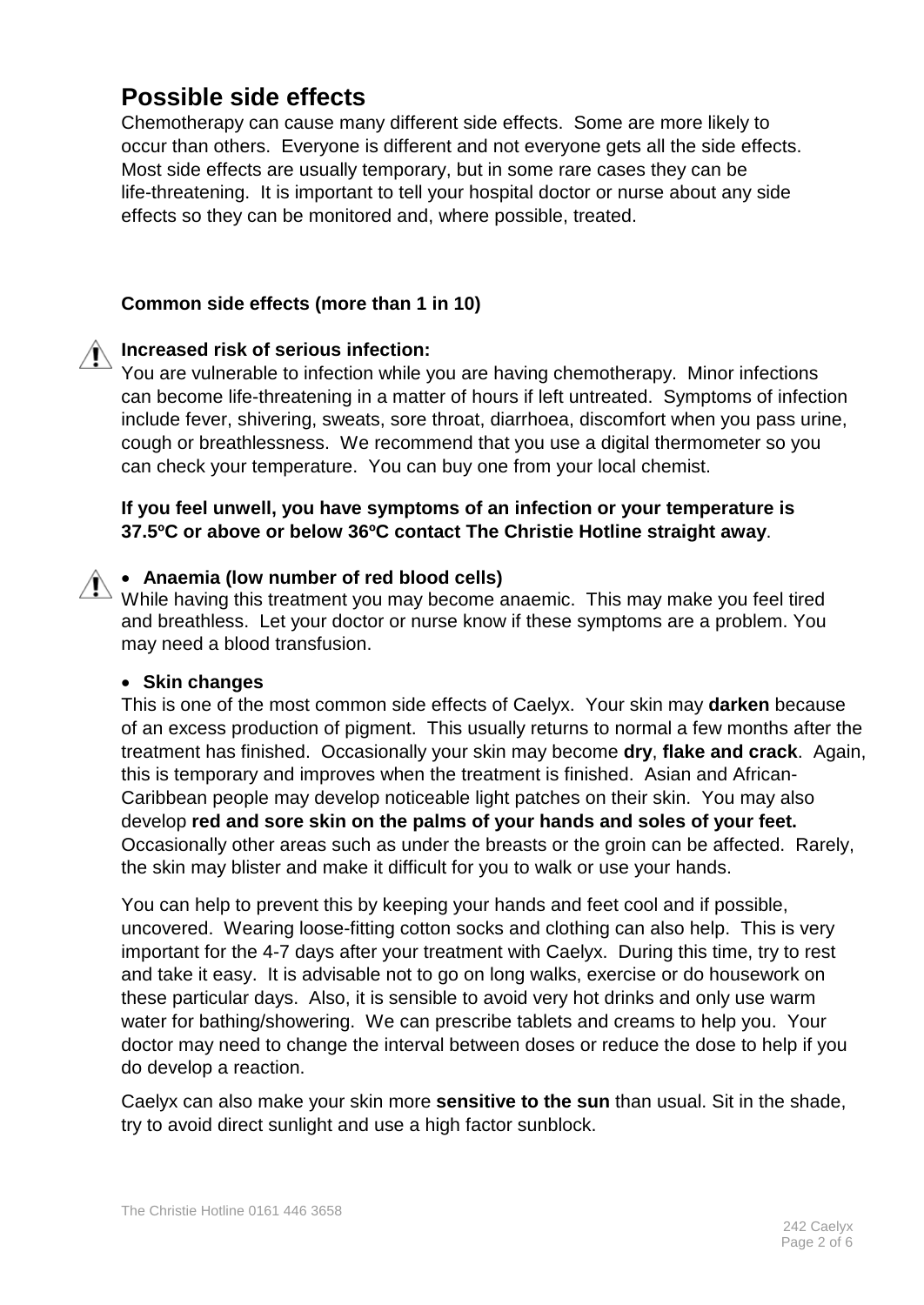#### • **Mild nausea and vomiting (sickness)**

You may have mild nausea and vomiting. You may be given anti-sickness tablets to take at home. If you continue to feel or be sick, contact your GP or this hospital, your anti-sickness medication may be changed or increased.

#### • **Lethargy**

Some chemotherapy may make you feel tired and lacking in energy. It can be frustrating when you feel unable to cope with routine tasks. If you do feel tired, take rest and get help with household chores. If necessary, take time off work. Gentle exercise such as walking can be beneficial.

#### • **Sore mouth**

Your mouth may become sore or dry, or you may notice small mouth ulcers during this treatment. Drinking plenty of fluids and cleaning your teeth regularly and gently with a soft toothbrush can help to reduce the risk of this happening. We can prescribe a mouthwash for you to use during treatment. You can dilute this with water if your mouth is sore. Ask your doctor or nurse for further advice. There is also general mouth care information in the chemotherapy booklet. If you continue to have a sore mouth, please contact The Christie Hotline.

#### • **Urine discolouration**

You may notice that your urine is coloured red for a day or two after each treatment. This is due to the chemotherapy leaving your body and is nothing to worry about.

#### • **Diarrhoea**

You may have mild diarrhoea and anti-diarrhoea tablets may help. However, if you develop severe diarrhoea (more than four times a day) it is important to contact the Christie hospital straightaway for advice as this may be a sign of a serious infection.

#### **Uncommon side effects (less than 1 in 10)**

# $\mathcal{N}$

• **Bruising or bleeding**

This treatment can reduce the production of platelets which help the blood clot. Let your doctor know if you have any unexplained bruising or bleeding, such as nosebleeds, bloodspots or rashes on the skin, and bleeding gums. You may need a platelet transfusion.

#### • **Occasional hair thinning**

Some hair thinning and occasional hair loss may occur during treatment. It is advisable to avoid perms, colours, use of hot brushes and vigorous, frequent washing that could increase hair loss. Please remember that this is a temporary side effect and your hair will grow back when your treatment is completed. If you would like an appointment with the wig service, this can be arranged for you. Ask the staff for a copy of *'The Wig Fitting Service.*' More information about this including the leaflet is available from the cancer information centre.

#### • **Changes of taste**

You may notice that food tastes different. Normal taste usually comes back after treatment finishes.

The Christie Hotline 0161 446 3658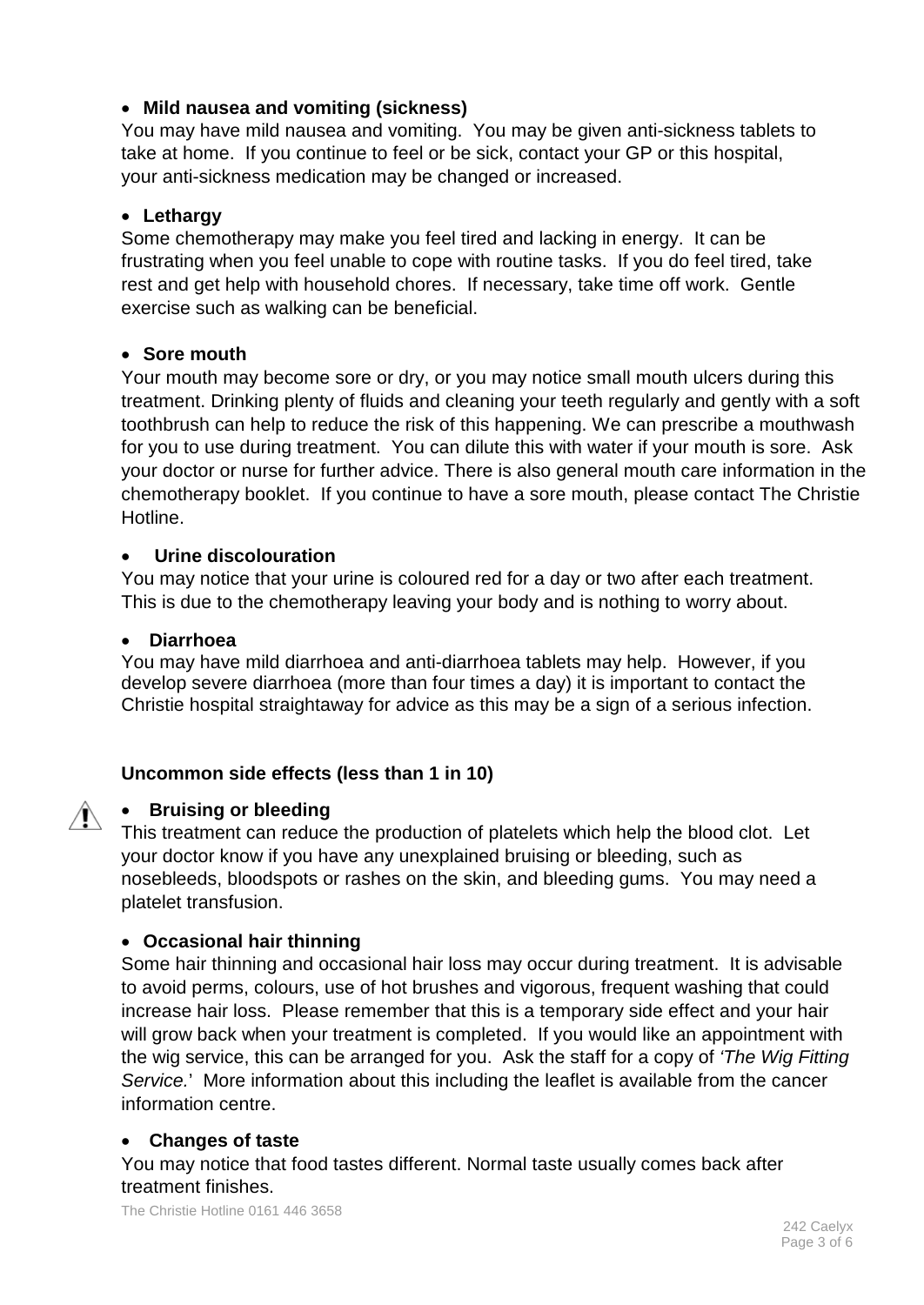#### **Rare side effects (less than 1 in 100)**

#### • **Changes in the way your heart works**

Caelyx can affect how the heart works. However, it is very rare for the heart to be affected by the doses of treatment you will be receiving.

• **Extravasation** is when chemotherapy leaks outside the vein. If you develop redness, soreness or pain at the injection site **at any time,** please let us know straight way. If you feel pain, tell your doctor or nurse as they can slow the drip to reduce the reaction.

#### **Serious and potentially life threatening side effects**

In a small proportion of patients chemotherapy can result in very severe side effects which may rarely result in death. The team caring for you will discuss the risk of these side effects with you.

**Other medicines**: Some medicines can be harmful to take when you are having chemotherapy. Let your doctor know about any medications you are taking, including non-prescribed medicines such as complementary therapies and herbal remedies.

# **Sex, contraception & fertility**

**Protecting your partner and contraception:** We recommend that you or your partner use a condom during sexual intercourse while you are having the course of chemotherapy. Chemotherapy is dangerous to unborn babies and this will also protect you and your partner from any chemotherapy drugs that may be present in semen and in the vagina. If you suspect that you may be pregnant please tell your doctor immediately.

**Fertility:** This chemotherapy may affect your ability to have children. Your doctor or nurse should have discussed this with you. If not, please ask them before you start treatment.

**Loss of periods:** Due to the effects of chemotherapy on the ovaries you may find that your periods become irregular or may eventually stop. In younger women this may be temporary, but if you are closer to your menopause it may be permanent. This will result in hot flushes, sweats and vaginal dryness.

# **Late side effects**

Some side effects may become evident only after a number of years. In reaching any decision with you about treatment, the potential benefit you receive from treatment will be weighed against the risks of serious long term side effects to the heart, lungs, kidneys and bone marrow. With some drugs there is also a small but definite risk of an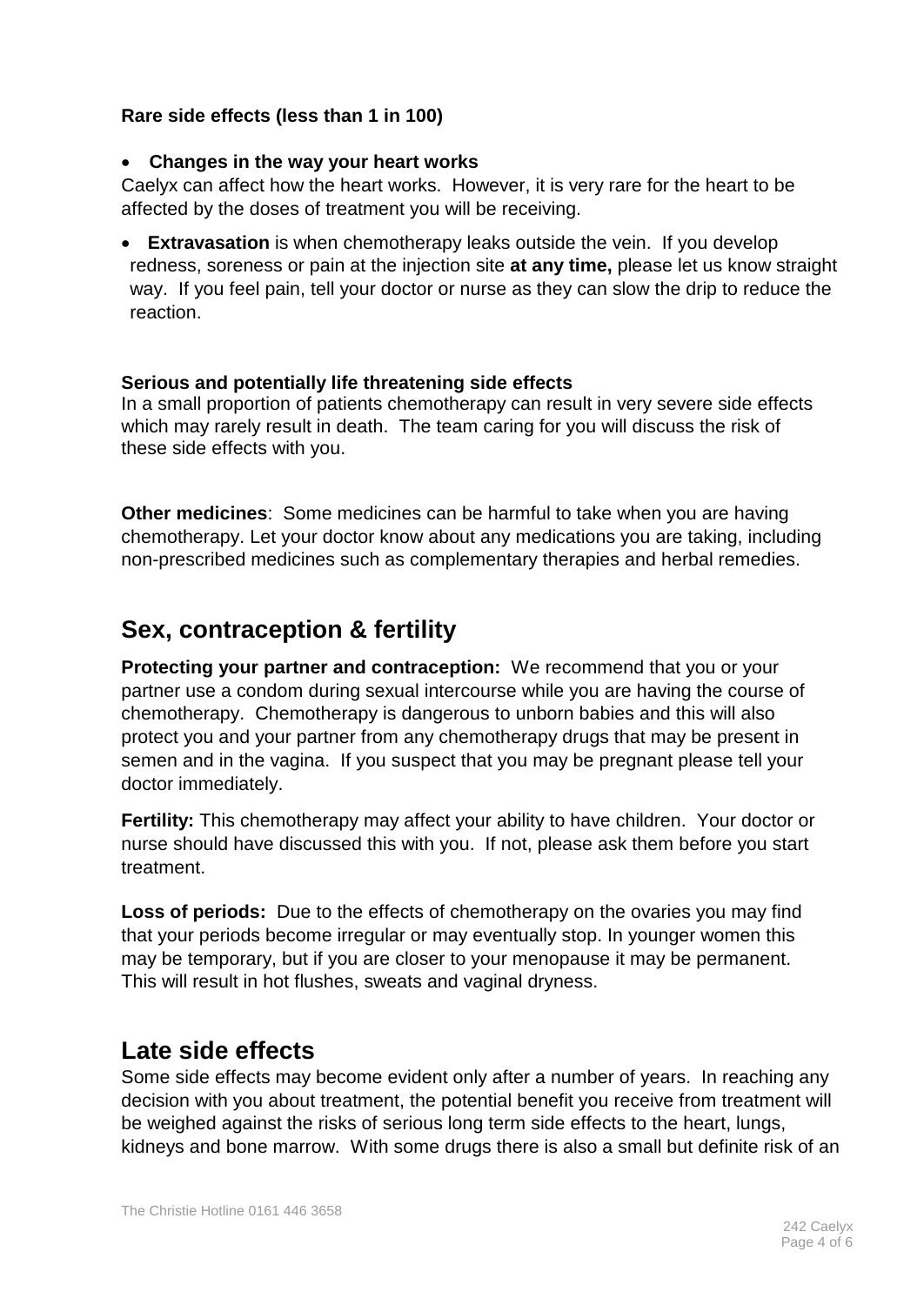increased chance of developing another cancer. If any of these problems specifically applies to you, the doctor will discuss these with you and note this on your consent form.

## **Contacts**

If you have any general questions or concerns about your treatment, please ring the area where you are having treatment:

- Administration enquiries 0161 918 7606/7610
- Chemotherapy nurse: 0161 918 7171
- 
- Clinical trials unit 0161 918 7663
- 

For advice ring The Christie Hotline on 0161 446 3658 (24 hours)



**The Christie Patient Information Service July 2014 CHR/CT/242/12.01.04 Version 7 Review date: July 2017**